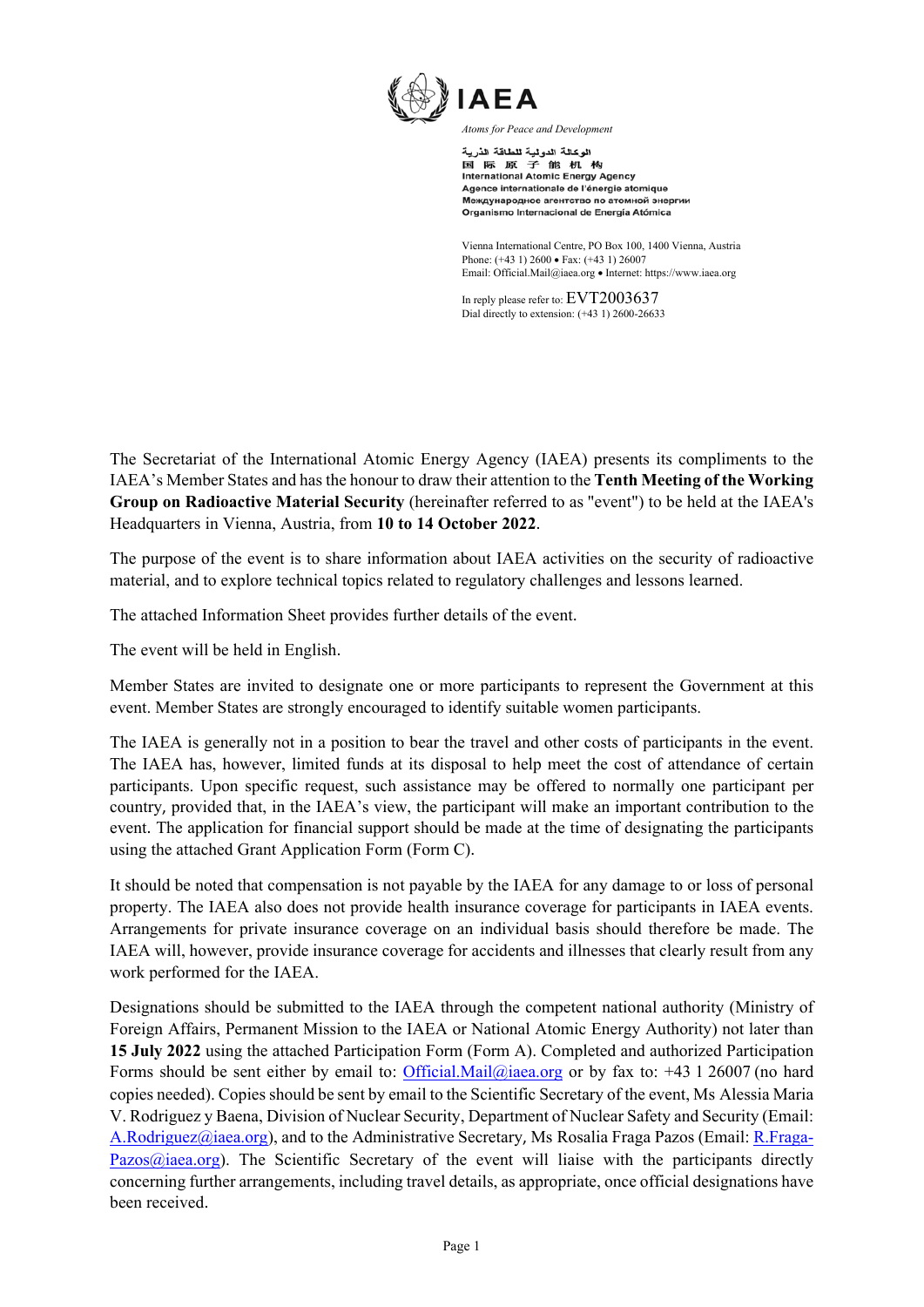Should Governments wish, in addition, to appoint one or more observers to assist and advise the designated participants, they are kindly requested to inform the IAEA of the names and contact details of any such observers by the above date. In accordance with the established rules, Governments are expected to bear the cost of attendance of any observers they may send to IAEA events. Compensation is not payable by the IAEA for any damage to or loss of observers' personal property or for illness, injury or death occurring while travelling to or in connection with their attendance at IAEA events.

The Secretariat of the International Atomic Energy Agency avails itself of this opportunity to renew the IAEA's Member States the assurances of its highest consideration.



2022-06-16

Enclosures: Information Sheet Participation Form (Form A)

Grant Application Form (Form C)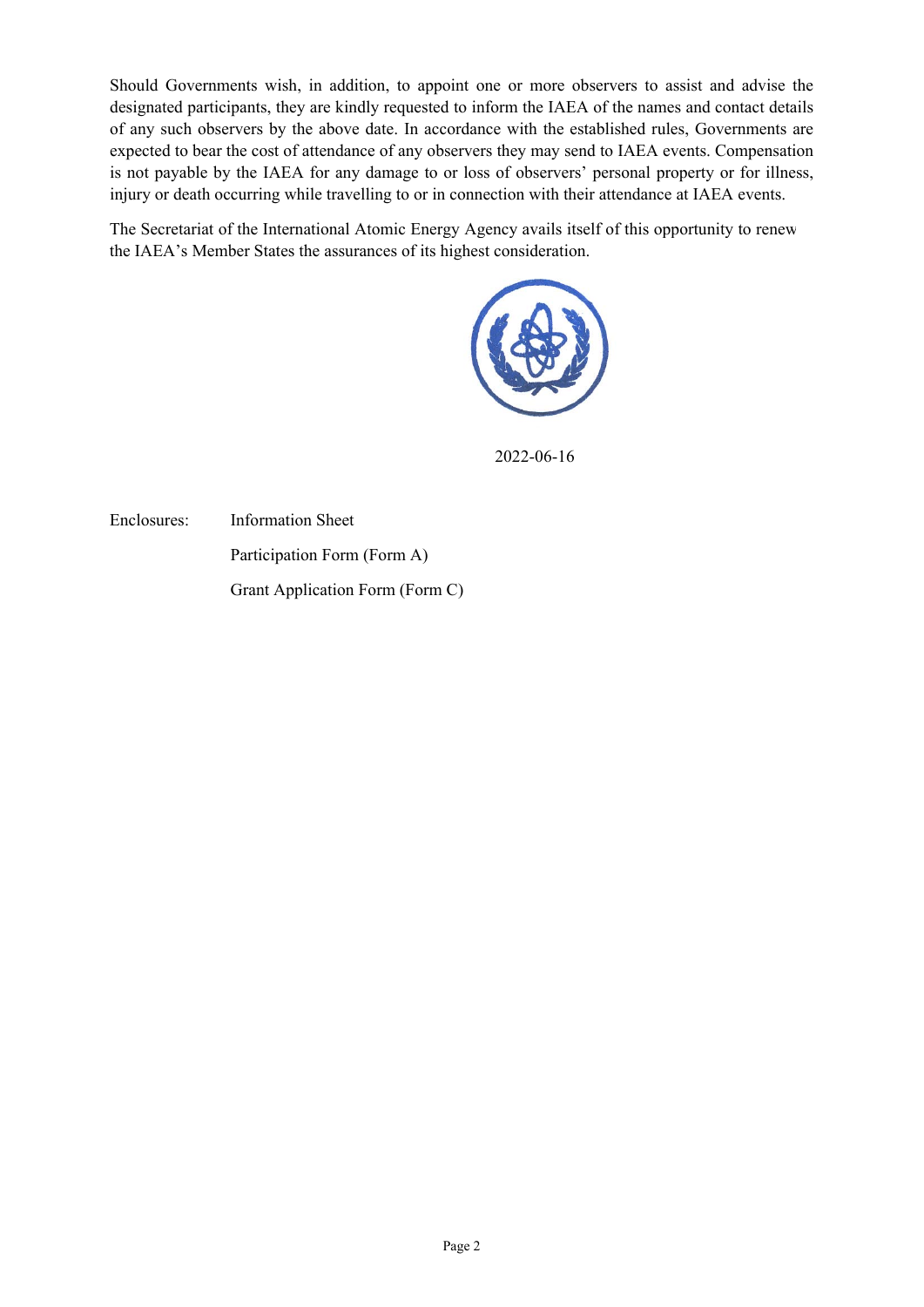

# **Tenth Meeting of the Working Group on Radioactive Material Security**

**IAEA Headquarters Vienna, Austria**

**10 - 14 October 2022**

**Ref. No.: EVT2003637**

# **Information Sheet**

# **Introduction**

The purpose of the Working Group on Radioactive Material Security (WGRMS) is to foster coordination, collaboration and communication among relevant stakeholders in order to optimize the delivery of IAEA assistance related to the protection and control of radioactive material, including radioactive sources, towards promoting and enhancing nuclear security worldwide. The WGRMS is a standing meeting open to all States to share information about activities related to the security of radioactive material, since the last meeting of the Working Group on Radioactive Source Security held in 2021.

# **Objectives**

The main objectives of the WGRMS are to:

• Identify, by consolidated opinion, approaches to enhance cooperation, coordination and communication between the IAEA and other stakeholders - including but not limited to donor States, beneficiary States, international organizations and other initiatives - in the field of radioactive material, including radioactive sources, protection and control;

• Serve as a forum for the exchange of information among various stakeholders on plans, programmes and technical solutions for improving the security of radioactive material, including radioactive sources, in order to optimize and inform the use of resources and to coordinate specific projects;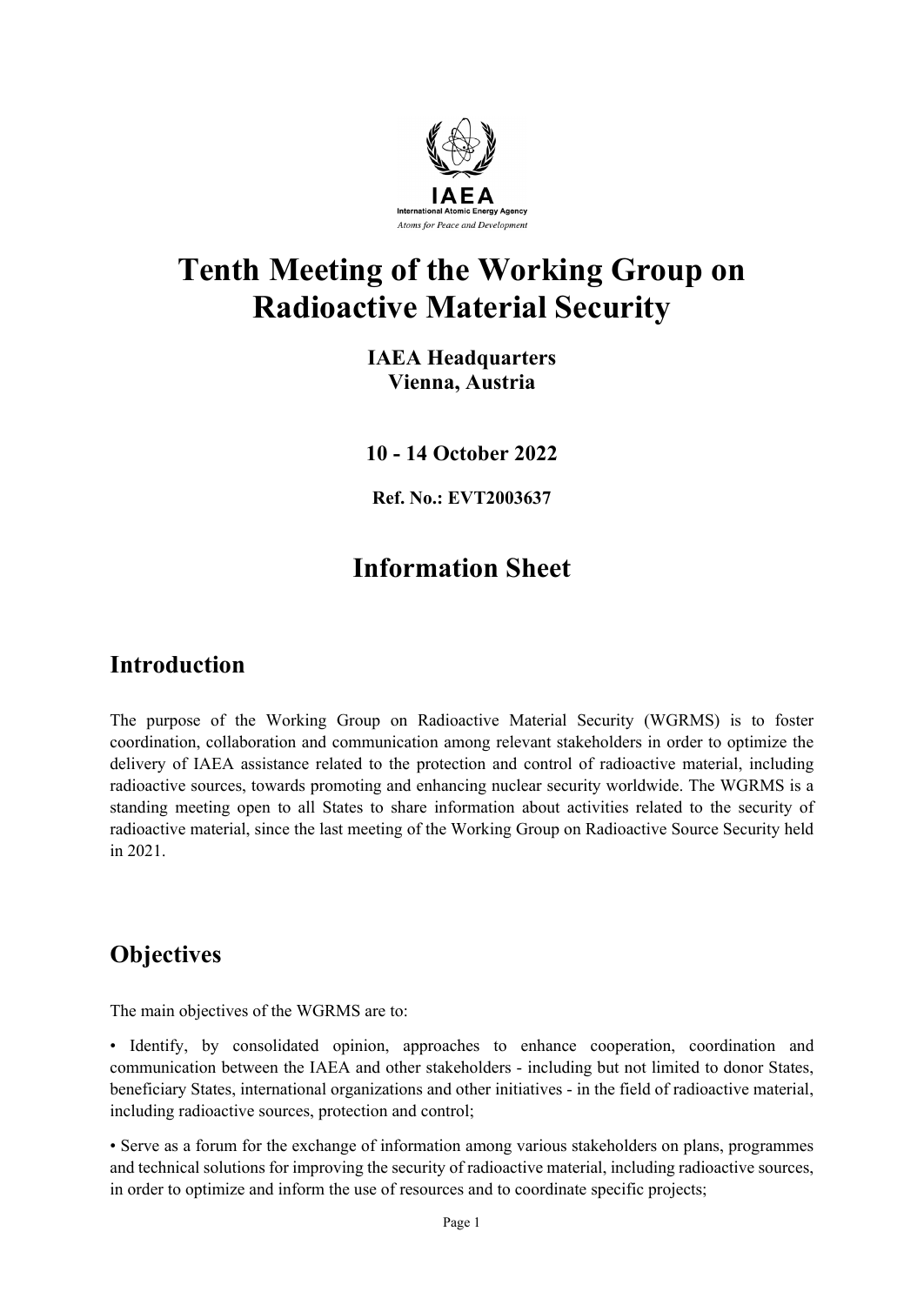• Provide consolidated input for improved planning and delivery of IAEA assistance (under IAEA's Nuclear Security Plan inter alia) related to the security of radioactive material, including radioactive sources, which is commensurate with, and tailored to the needs of beneficiary countries; and• Facilitate the exchange of good practices on enhancing safety and security synergies for the protection and control of radioactive material, including radioactive sources, throughout its life cycle.

# **Target Audience**

The meeting targets participants responsible for regulating the security of radioactive material and associated facilities, or responsible for implementing security measures at facilities where radioactive material is used or stored. In addition, participation of representatives from international and bilateral programmes promoting security of radioactive material and associated facilities as well as from radioactive sealed source producer associations is encouraged.

# **Working Language(s)**

English

# **Participation and Registration**

All persons wishing to participate in the event have to be designated by an IAEA Member State or should be members of organizations that have been invited to attend.

In order to be designated by an IAEA Member State, participants are requested to send the **Participation Form (Form A)** to their competent national authority (e.g. Ministry of Foreign Affairs, Permanent Mission to the IAEA or National Atomic Energy Authority) for onward transmission to the IAEA by **15 July 2022**. Participants who are members of an organization invited to attend are requested to send the **Participation Form (Form A)** through their organization to the IAEA by above deadline.

Selected participants will be informed in due course on the procedures to be followed with regard to administrative and financial matters.

Participants are hereby informed that the personal data they submit will be processed in line with the [Agency's Personal Data and Privacy Policy](https://www.iaea.org/about/privacy-policy) and is collected solely for the purpose(s) of reviewing and assessing the application and to complete logistical arrangements where required.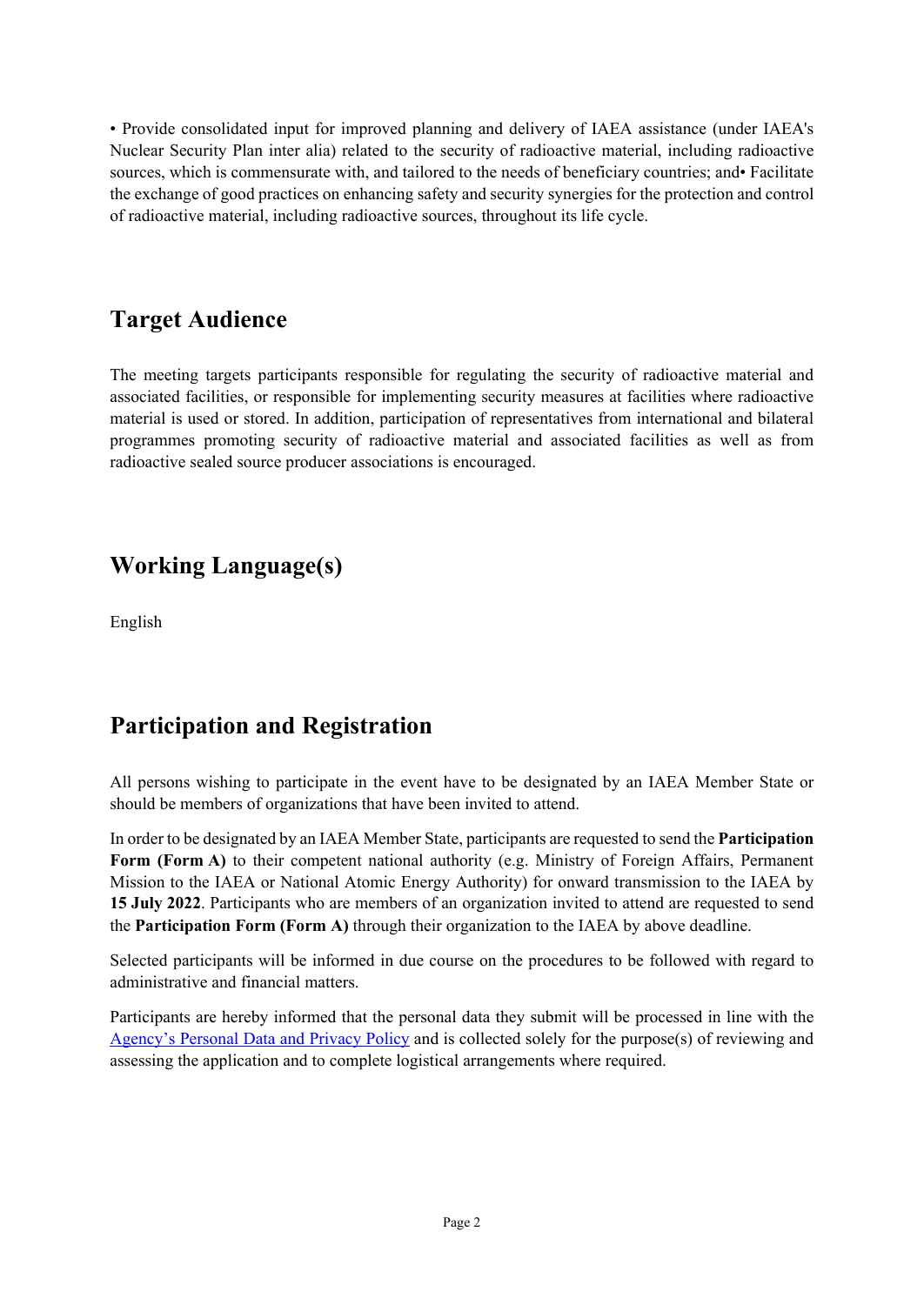# **Expenditures and Grants**

No registration fee is charged to participants.

The IAEA is generally not in a position to bear the travel and other costs of participants in the event. The IAEA has, however, limited funds at its disposal to help meet the cost of attendance of certain participants. Upon specific request, such assistance may be offered to normally one participant per country, provided that, in the IAEA's view, the participant will make an important contribution to the event.

The application for financial support should be made using the **Grant Application Form (Form C)** which has to be stamped, signed and submitted by the competent national authority to the IAEA together with the **Participation Form (Form A)** by **15 July 2022**.

# **Venue**

The event will be held at the Vienna International Centre (VIC) where the IAEA's Headquarters are located. Participants must make their own travel and accommodation arrangements.

General information on the VIC and other practical details, such as a list of hotels offering a reduced rate for IAEA participants, are listed on the following IAEA web page: [https://www.iaea.org/events.](https://www.iaea.org/events)

Participants are advised to arrive at Checkpoint 1/Gate 1 of the VIC one hour before the start of the event on the first day in order to allow for timely registration. Participants will need to present an official photo identification document in order to be admitted to the VIC premises.

## **Visas**

Participants who require a visa to enter Austria should submit the necessary application to the nearest diplomatic or consular representative of Austria at least four weeks before they travel to Austria. Since Austria is a Schengen State, persons requiring a visa will have to apply for a Schengen visa. In States where Austria has no diplomatic mission, visas can be obtained from the consular authority of a Schengen Partner State representing Austria in the country in question.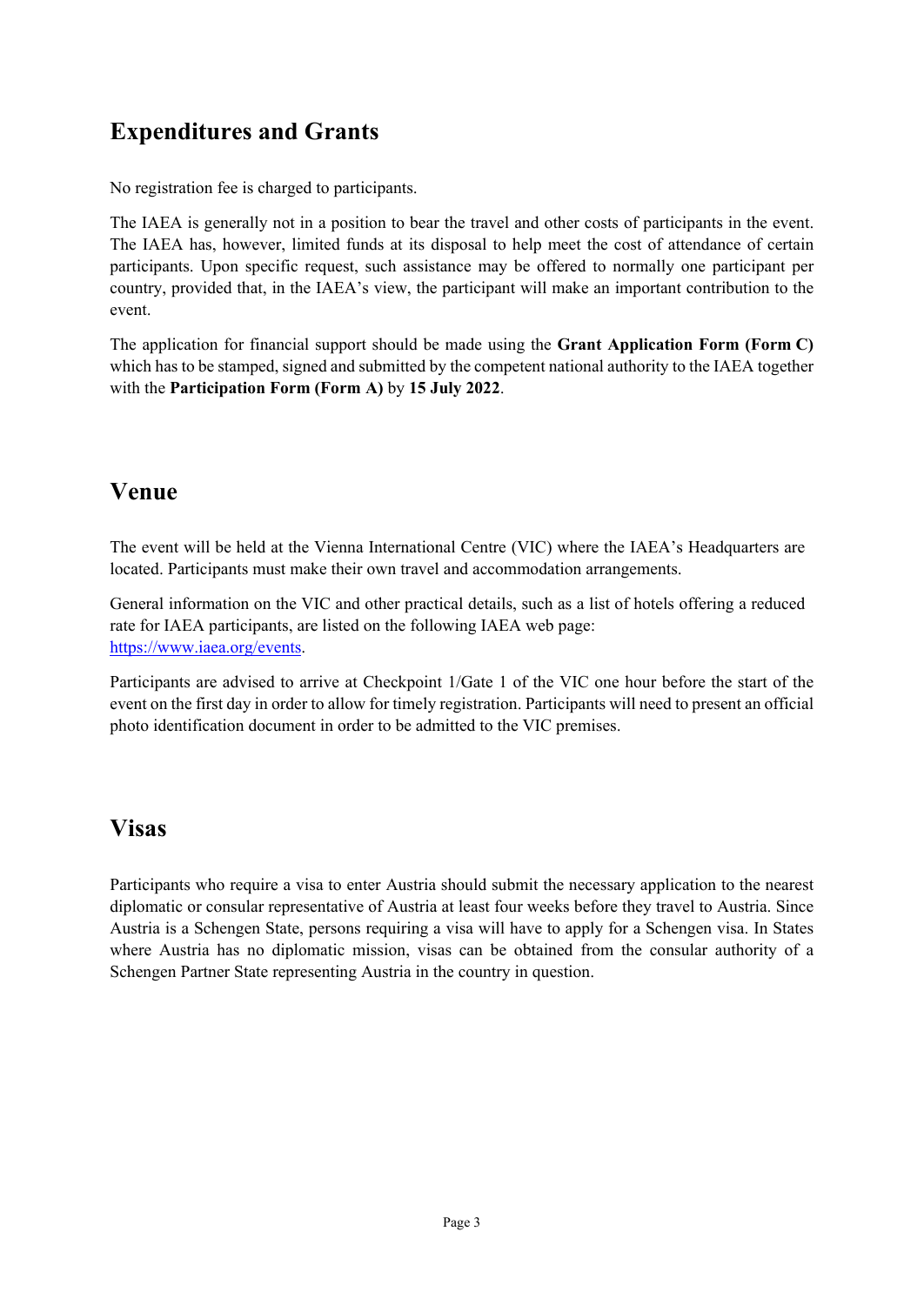# **Organization**

### **Scientific Secretary**

### **Ms Alessia Maria V. Rodriguez y Baena**

Division of Nuclear Security Department of Nuclear Safety and Security International Atomic Energy Agency Vienna International Centre PO Box 100 1400 VIENNA AUSTRIA

Tel.: +43 1 2600 26633 Fax: +43 1 26007 Email: A.Rodriguez@iaea.org

### **Administrative Secretary**

### **Ms Rosalia Fraga Pazos**

Division of Nuclear Security Department of Nuclear Safety and Security International Atomic Energy Agency Vienna International Centre PO Box 100 1400 VIENNA AUSTRIA

Tel.: +43 1 2600 24550 Fax: +43 1 26007 Email: R.Fraga-Pazos@iaea.org

Subsequent correspondence on scientific matters should be sent to the Scientific Secretary/Secretaries and correspondence on other matters related to the event to the Administrative Secretary.

## **Event Web Page**

Please visit the following IAEA web page regularly for new information regarding this event: www.iaea.org/events/EVT2003637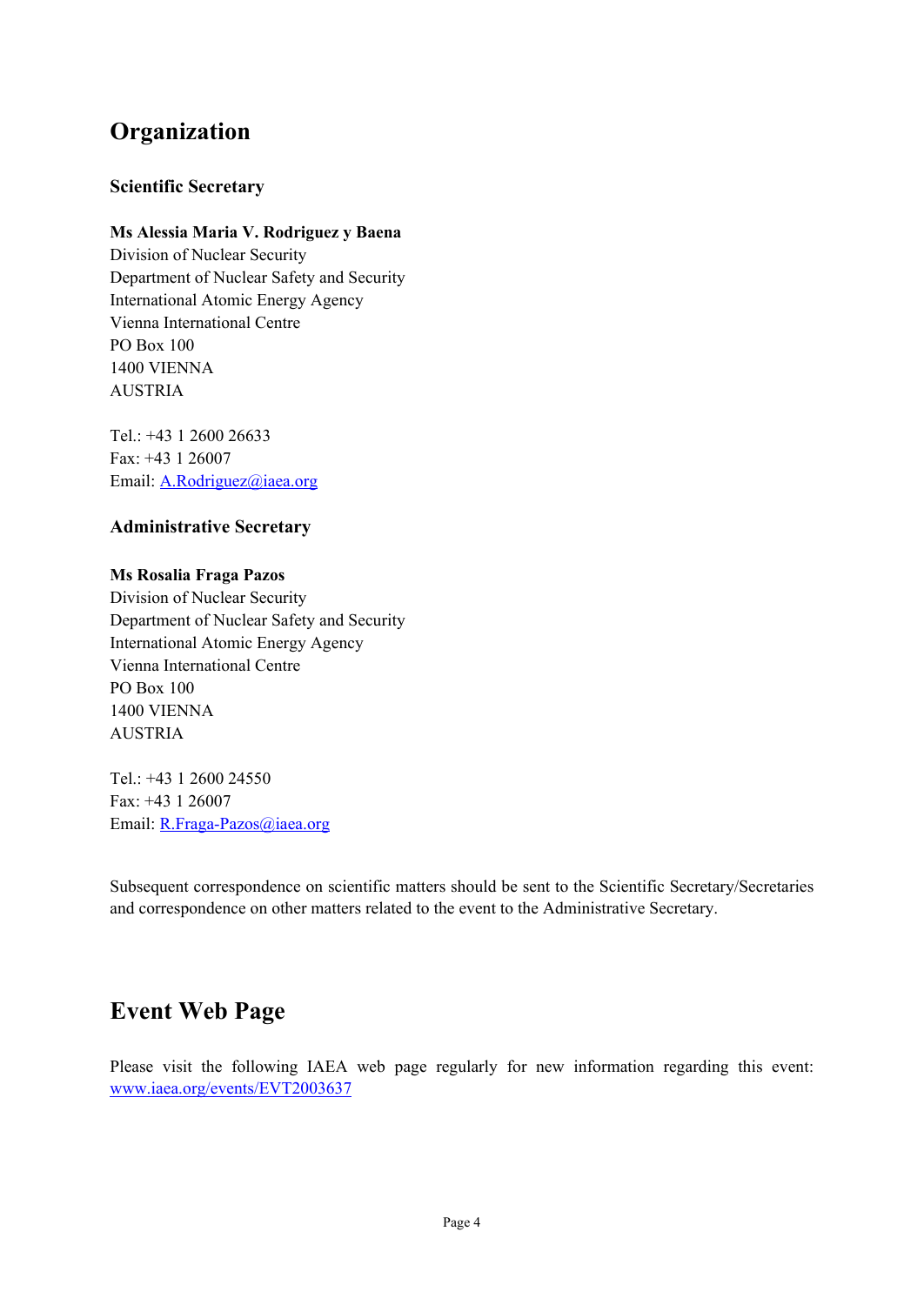

# **Participation Form**

### **Tenth Meeting of the Working Group on Radioactive Material Security**

### **IAEA Headquarters, Vienna, Austria**

### **10 to 14 October 2022**

To be completed by the participant and sent to the competent national authority (e.g. Ministry of Foreign Affairs, Permanent Mission to the IAEA, or National Atomic Energy Authority) of his/her country for subsequent transmission to the International Atomic Energy Agency (IAEA) either by email to[: Official.Mail@iaea.org](mailto:official.mail@iaea.org) or by fax to: +43 1 26007 (no hard copies needed). Please also send a copy by email to the Scientific Secretary, Ms Alessia Maria V. Rodriguez y Baena, Division of Nuclear Security, Department of Nuclear Safety and Security (Email: A.Rodriguez@iaea.org) and to the Administrative Secretary, Ms Rosalia Fraga Pazos, (Email: R.Fraga-Pazos@iaea.org).

Participants who are members of an invited organization can submit this form to their organization for subsequent transmission to the IAEA.

### **Deadline for receipt by IAEA through official channels: 15 July 2022**

| Representing following Member-State/ non-Member State/entity or invited organization: |                           |                                      |                               |  |
|---------------------------------------------------------------------------------------|---------------------------|--------------------------------------|-------------------------------|--|
| Family name(s): (same as in passport)                                                 |                           | First name(s): (same as in passport) |                               |  |
| Name of Institute/Affiliation:                                                        |                           |                                      |                               |  |
| Address of Institute/Affiliation:                                                     |                           |                                      |                               |  |
| Tel. (Fax) Office/Mobile:<br>Email:                                                   |                           |                                      |                               |  |
| Date of birth (YYYY-MM-DD):                                                           |                           | Place of birth:                      |                               |  |
| Nationality:                                                                          |                           | Passport number:                     |                               |  |
| Date/Place of issue of passport:                                                      |                           | Passport valid until:                |                               |  |
| 1. Education (post-secondary):                                                        |                           |                                      |                               |  |
| Name and place of institution                                                         | Field of study            | Diploma or Degree                    | Years attended<br>from<br>to  |  |
|                                                                                       |                           |                                      |                               |  |
|                                                                                       |                           |                                      |                               |  |
|                                                                                       |                           |                                      |                               |  |
| 2. Recent employment record (starting with your present post):                        |                           |                                      |                               |  |
| Name and place of employer/<br>organization                                           | Title of your<br>nosition | Type of work                         | Years worked<br>from<br>$t_0$ |  |

| Name and place of employer/ | <b>l</b> itle of your | I ype of work | Years worked |    |
|-----------------------------|-----------------------|---------------|--------------|----|
| organization                | position              |               | trom         | to |
|                             |                       |               |              |    |
|                             |                       |               |              |    |
|                             |                       |               |              |    |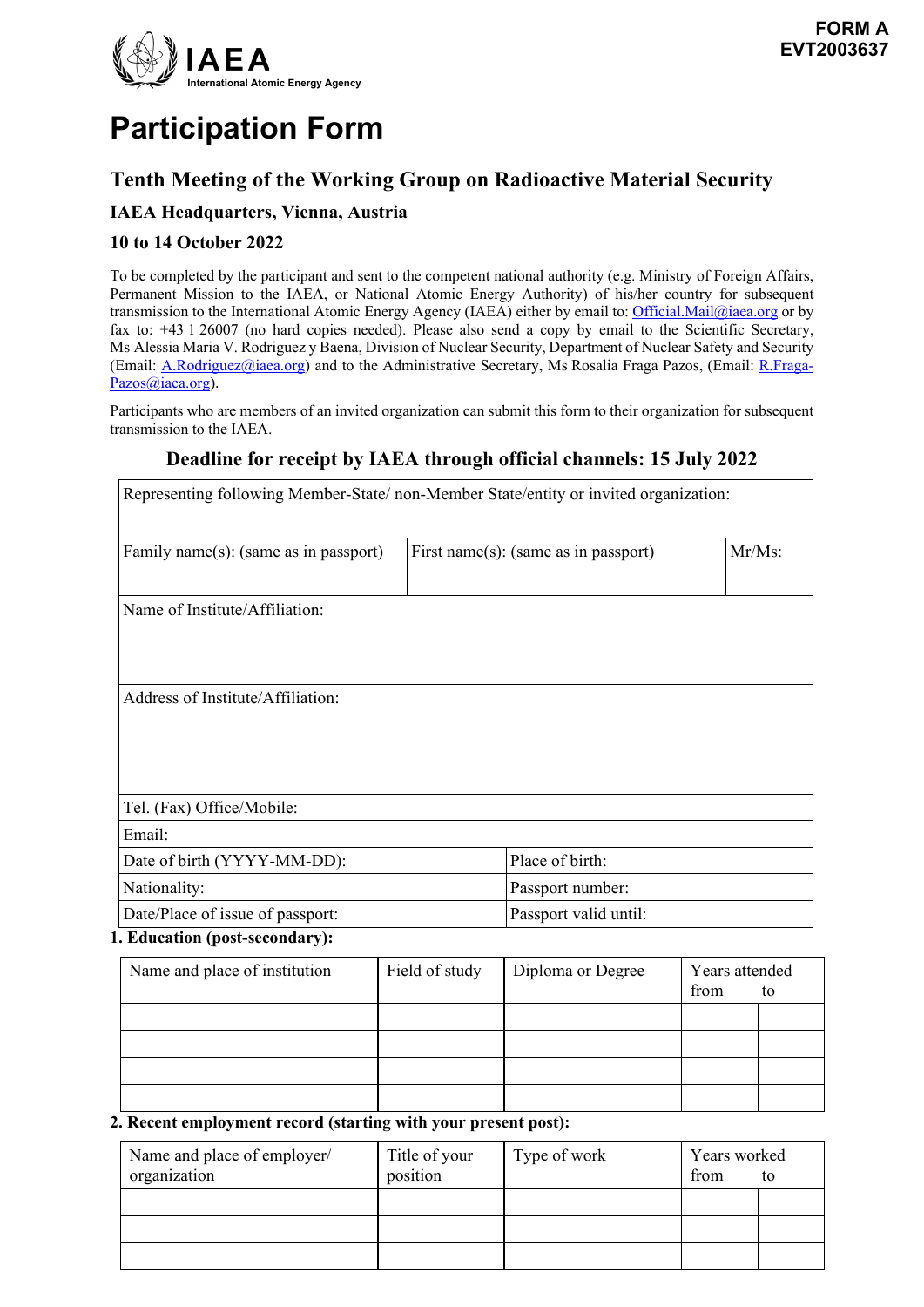#### **3. Description of work performed over the last three years:**

#### **4. Relevance of the event:**

How do you envisage applying the knowledge and/or experience gained from the event to your current work role?

<u> 1989 - Johann Stoff, amerikansk politiker (\* 1908)</u> <u> 1989 - Johann Stoff, amerikansk politiker (\* 1908)</u>

#### **5. Language ability:**

Enter your languages and your proficiency per Description.

| Mother tongue:                   |  | <b>Proficiency Description:</b>                                                                                                                       |
|----------------------------------|--|-------------------------------------------------------------------------------------------------------------------------------------------------------|
| <b>Proficiency:</b><br>Language: |  | <b>FLUENT</b> (F): Speak, read and write nearly as well as mother tongue                                                                              |
|                                  |  | WORKING KNOWLEDGE (W): Speak, read and write nearly as well as<br>mother tongue<br>Engage freely in discussions, read and write more complex material |
|                                  |  | <b>LIMITED</b> (L): Limited conversation, reading of newspapers, routine<br>correspondence                                                            |

#### **6. Medical Status**

Both the designating authority and the applicant acknowledge that the applicant shall be solely responsible for his or her fitness to travel, as well as for any medical requirements or precautions in connection with traveling to the event, including vaccinations or immunizations.

**Yes**

| Date: | Signature of applicant:                                                                                                        |
|-------|--------------------------------------------------------------------------------------------------------------------------------|
| Date: | Name, signature and stamp of Ministry of Foreign Affairs, Permanent Mission<br>to the IAEA or National Atomic Energy Authority |

Participants are hereby informed that the personal data they submit will be processed in line with the [Agency's Personal Data and Privacy Policy](https://www.iaea.org/about/privacy-policy#:%7E:text=The%20IAEA%20is%20committed%20to,accountable%20and%20non%2Ddiscriminatory%20manner.&text=The%20Privacy%20Policy%20provides%20the,carrying%20out%20its%20mandated%20activities.) and is collected solely for the purpose(s) of reviewing and assessing the application and to complete logistical arrangements where required.